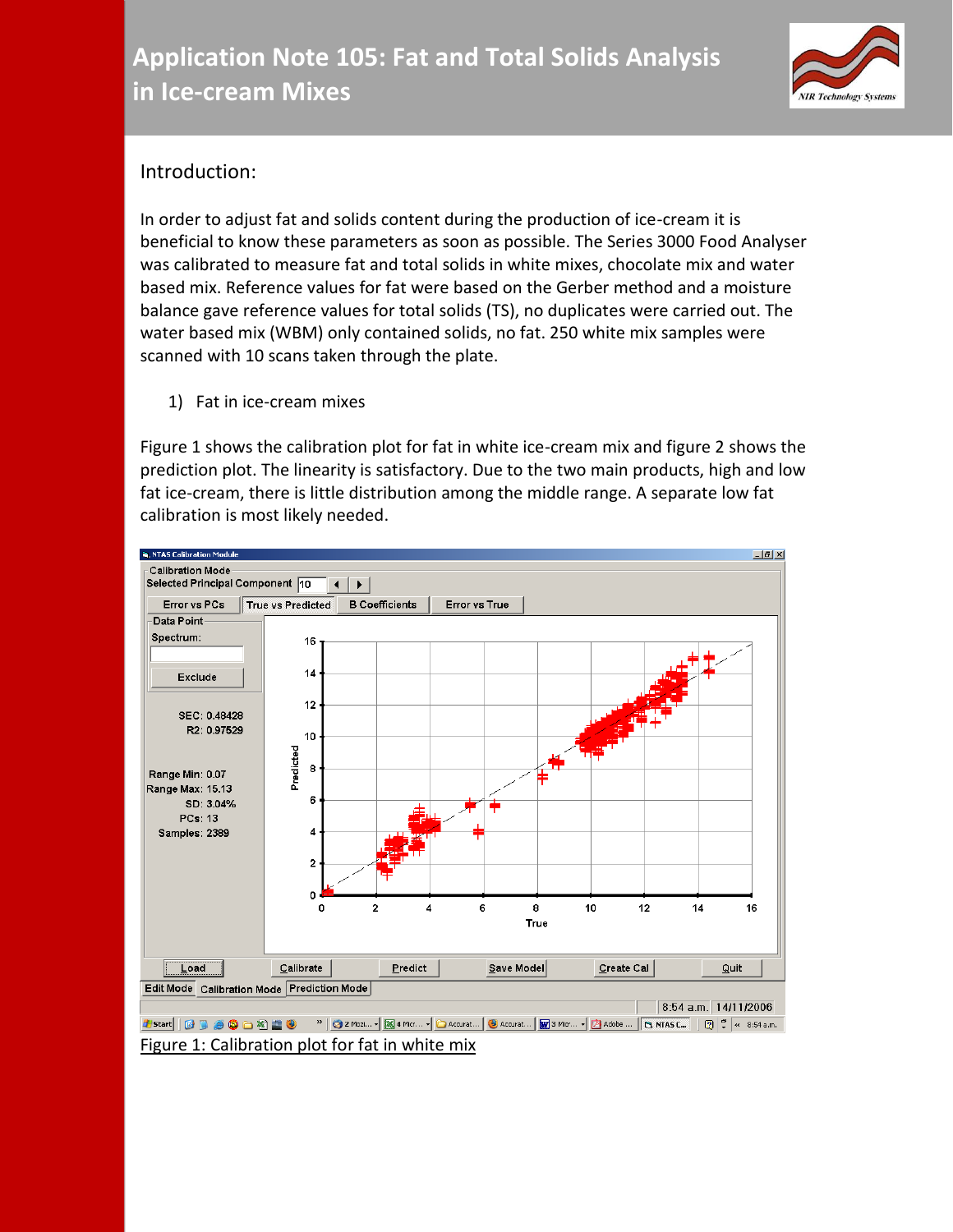

Figure 2: Prediction plot for fat in white mix

2) Solids in White Mix

There was a good sample distribution over the solids range. The SEP of 0.86 was considered sufficient by the customer for their purposes.

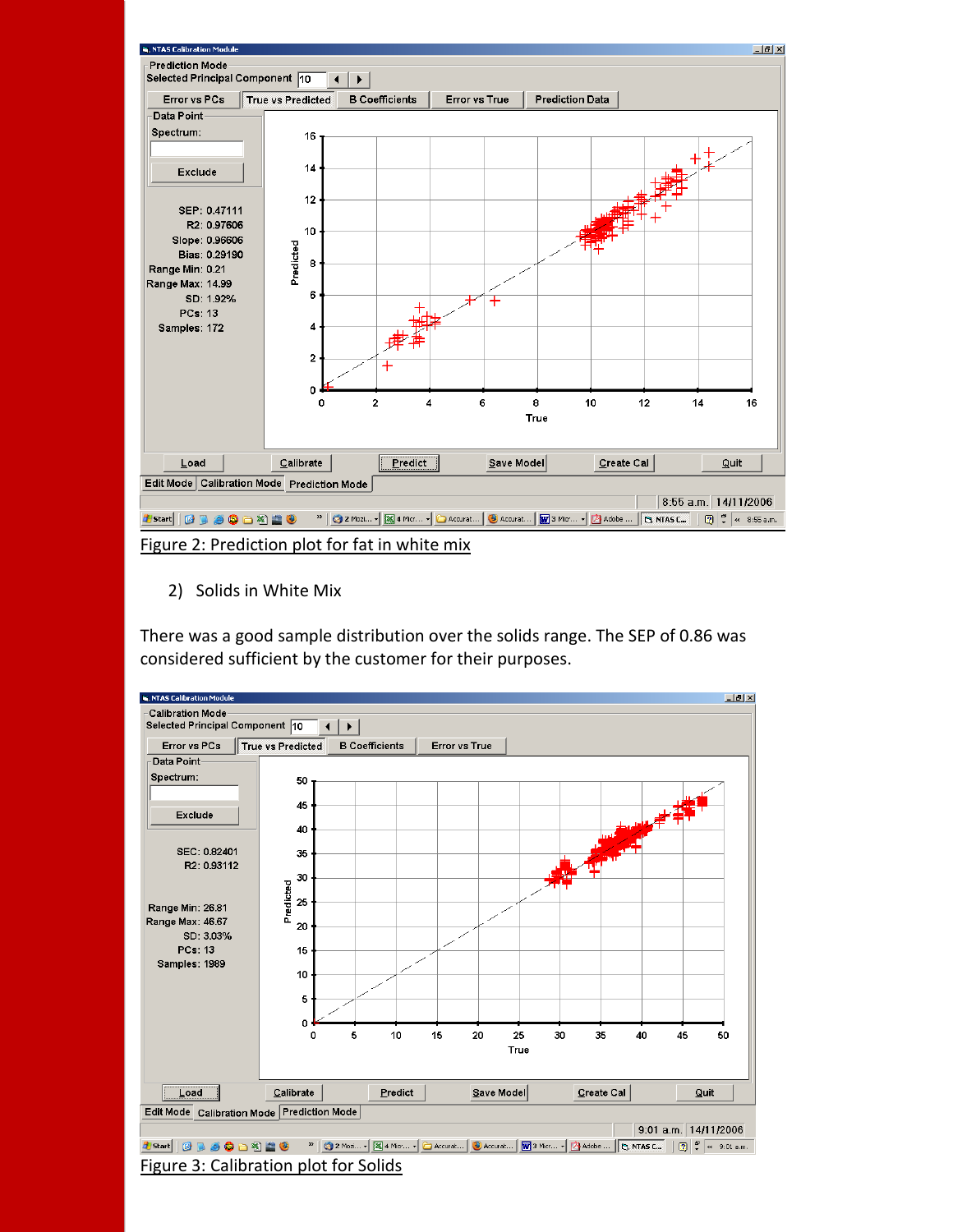

Separate calibrations were carried out for chocolate mix and low fat and are not shown in this report.

3) Water Based Mix

The WBM sample set consisted of samples of different colours. Scans were done in liquid mode. Figure 5 shows the calibration plot, which is very linear and so is the prediction plot, Figure 6.



Figure 5: Calibration Plot Solids, WBM